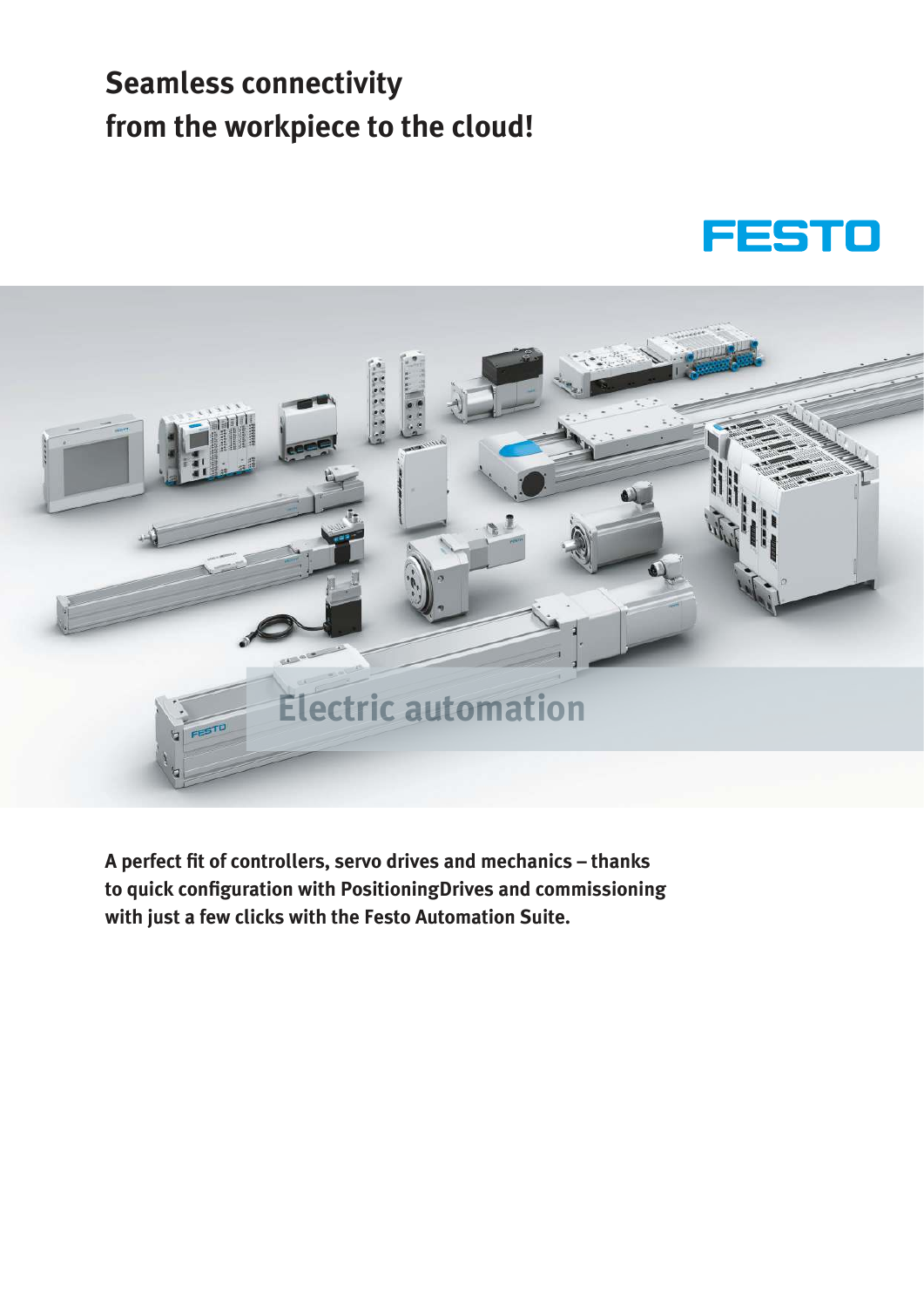# **Seamless connectivity!**

Mechanical, electrical and intelligent: the unique, scalable electric automation platform combines electrical variety and tried-and-tested servo technology.

On the road to seamless automation of machines and systems, Festo offers a unique range of solutions. We help you to connect your automation components and modules so that they interact perfectly at all times, mechanically, electrically and intelligently.

This enables you to implement numerous applications, from simple machine and control systems to preprocessing for complex mechatronic subsystems.



#### **Intelligent connectivity**

The decentralised control of individual process modules, the free and flexible communication with other control devices and the integrated motion control solutions from Festo enable a wide range of solutions for industrial automation tasks. They are all supported by innovative engineering and configuration software.



#### **Electric connectivity**

Our range of servo motors and servo drives is the ideal link between your mechanical system and your control technology, always optimally coordinated and easily configured with our engineering software.



The extensive portfolio of mechanical linear axes and rotary modules offers you almost infinite variety for automating motion, compatible with your in-house standard and of course with our servo motors.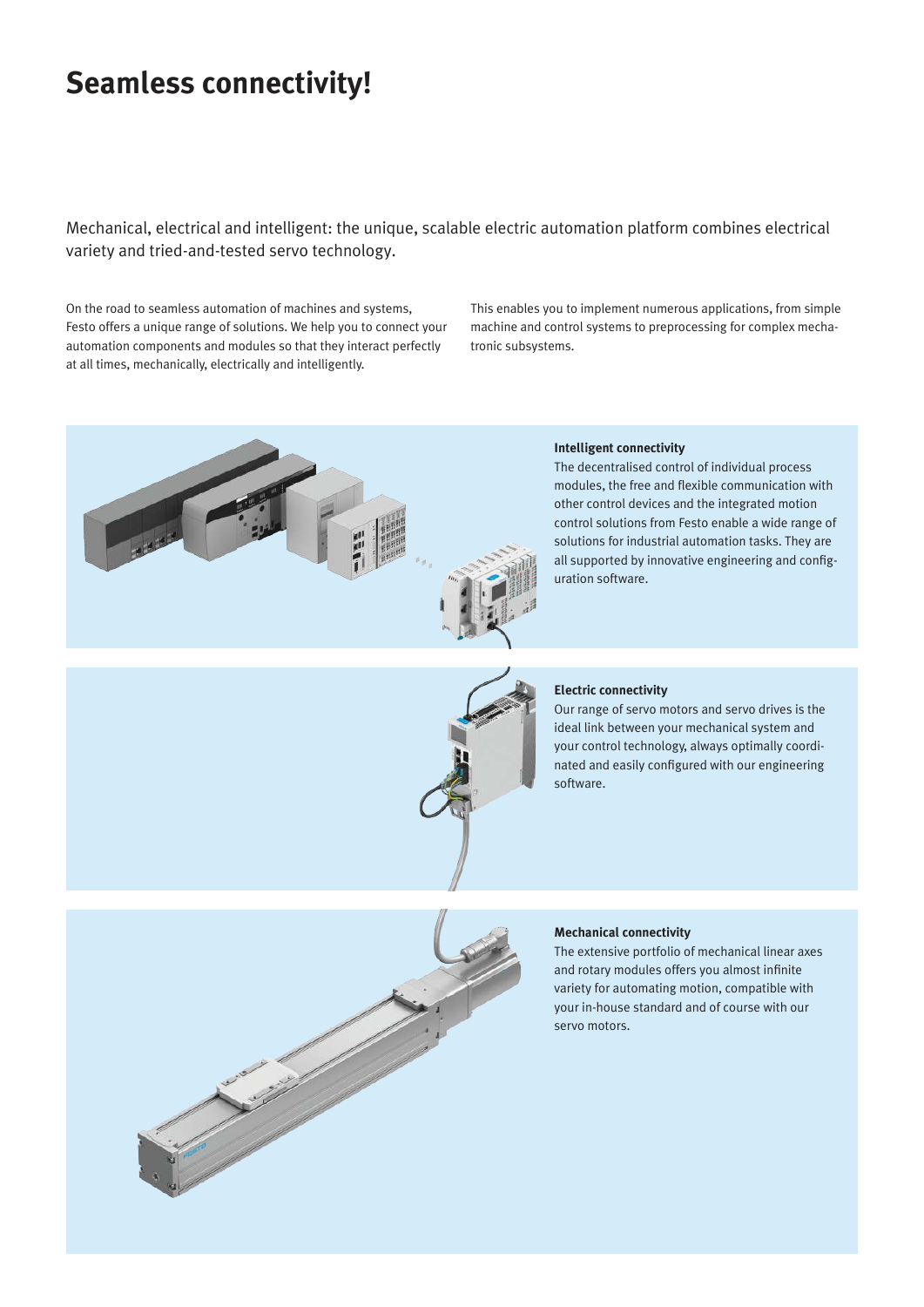# **Electric motion made easy: Simplified Motion Series**

The simplicity of pneumatics is now combined for the first time with the advantages of electric automation: Simplified Motion Series.

These integrated drives are the perfect solution for all users who are looking for an electric alternative for very simple movement and positioning tasks, but don't want the commissioning process for traditional electric drive systems that can often be quite complex.

There is no need for any software since operation is simply based on the plug and work principle. Digital I/O (DIO) and IO-Link® are always automatically included – a product with two types of control as standard.



#### **Simple technology, but with excellent communication**

For commissioning, simply set all relevant parameters directly on the drive:

- Speed for "out" and "in" movement
- Drive force in the "out" position
- Setting the reference end position
- Setting the position "Start force-controlled movement"
- Manual start (similar to a manual override)



Simple electrical connection via M12 connector technology

### **@ IO-Link**

Expanded functions possible via IO-Link®: remote setting of the motion parameters, copy and backup functions for transferring parameters, read functions for essential process parameters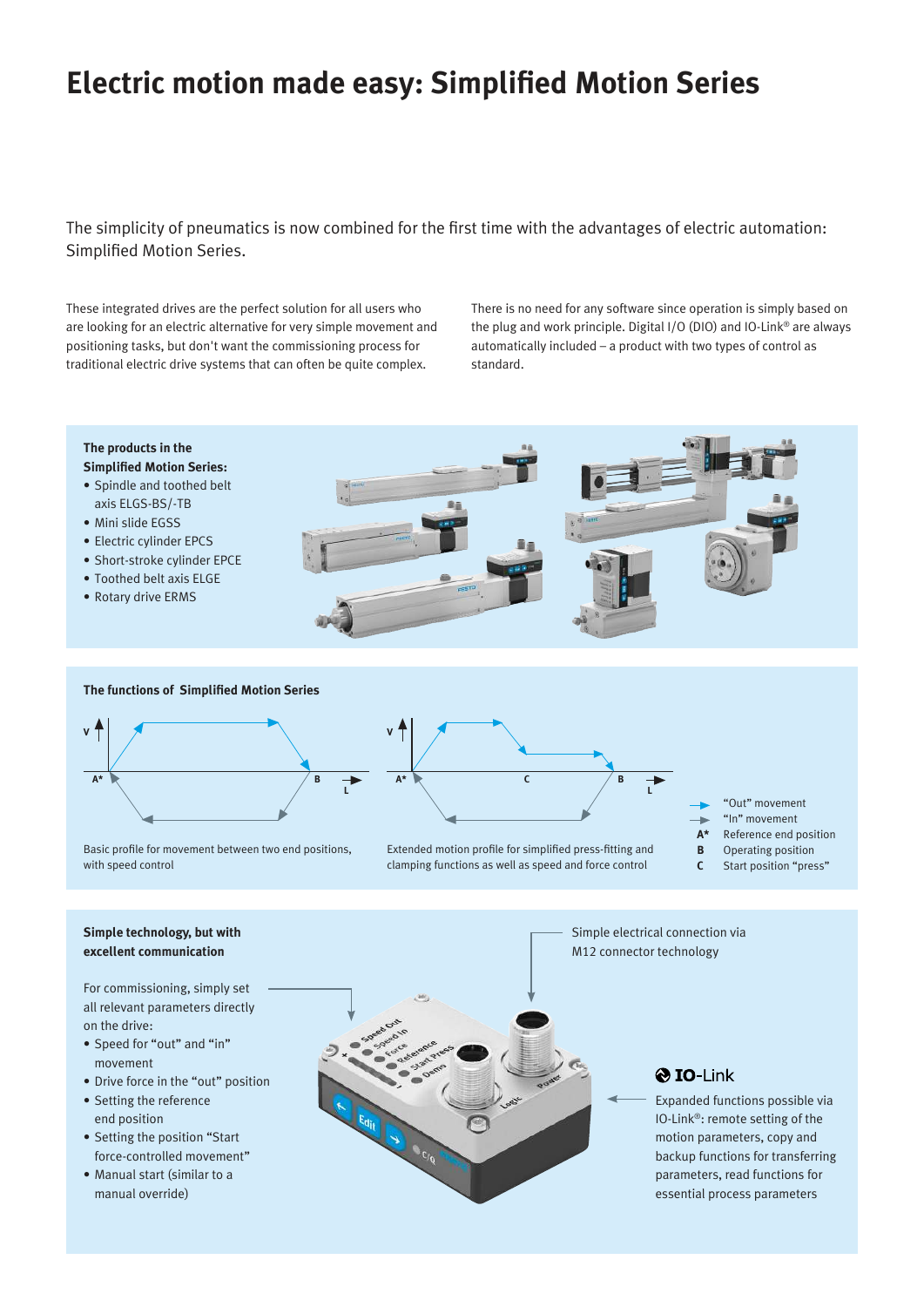# **Mechanical connectivity: linear motion**

#### **Spindle and toothed belt axes ELGC**

The spindle axes ELGC-BS and the toothed belt axes ELGC-TB stand out thanks to their internal recirculating ball bearing guide protected by a permanent stainless steel cover strip.

- ELGC-BS: precise and smooth horizontally and vertically
- ELGC-TB: high acceleration and speed, with good rigidity and load-bearing capacity
- Compact
- Flexible with wide range of mounting options
- Unique "one-size-down" mounting system





#### **Toothed belt and spindle axis ELGA**

The ELGA series with protected guide offers different variants: recirculating ball bearing guide, roller bearing guide, plainbearing guide. It has a clean look design and free choice of motor mounting, which can be changed at a later date.



#### **Toothed belt and spindle axes EGC and heavy-duty variant EGC-HD**

Rigidity and high load-bearing capacity with toothed belt and spindle drive or as driveless guide axis. Extremely high loadbearing capacity: the heavy-duty axis HD with maximum rigidity for absorbing heavy loads and high torques. With numerous safety features.



#### **Cantilever axis with toothed belt ELCC**

Rigid and lightweight, ideal for palletising or erecting boxes, for a wide range of positioning tasks with long strokes vertically, horizontally or at other installation angles. Up to 50% fewer vibrations and up to 30% shorter cycle times thanks to lower moving mass.



### **Mini slides EGSL and EGSC**

Extremely compact, smooth operation, load-bearing guide: all the essentials for economical positioning. For highly precise pushing, picking up and inserting, even with high mechanical loads with vertical Z-movements or guided individual linear movements in any mounting position.

**Electric cylinders with plain bearing guide and ball screw**



**Electric cylinder ESBF** Dynamic positioning with feed force of up to 17 kN and smooth surfaces with a clean look design.



**Electric cylinder EPCO** The complete package consists of the cylinder and the permanently mounted, optimally matched motor. Clean look, motor with or without encoder as well as optional holding brake.



**Electric cylinder EPCC** Powerful, yet inexpensive: the EPCC combines precision and speed with high load-bearing capacity and robustness for simple positioning tasks.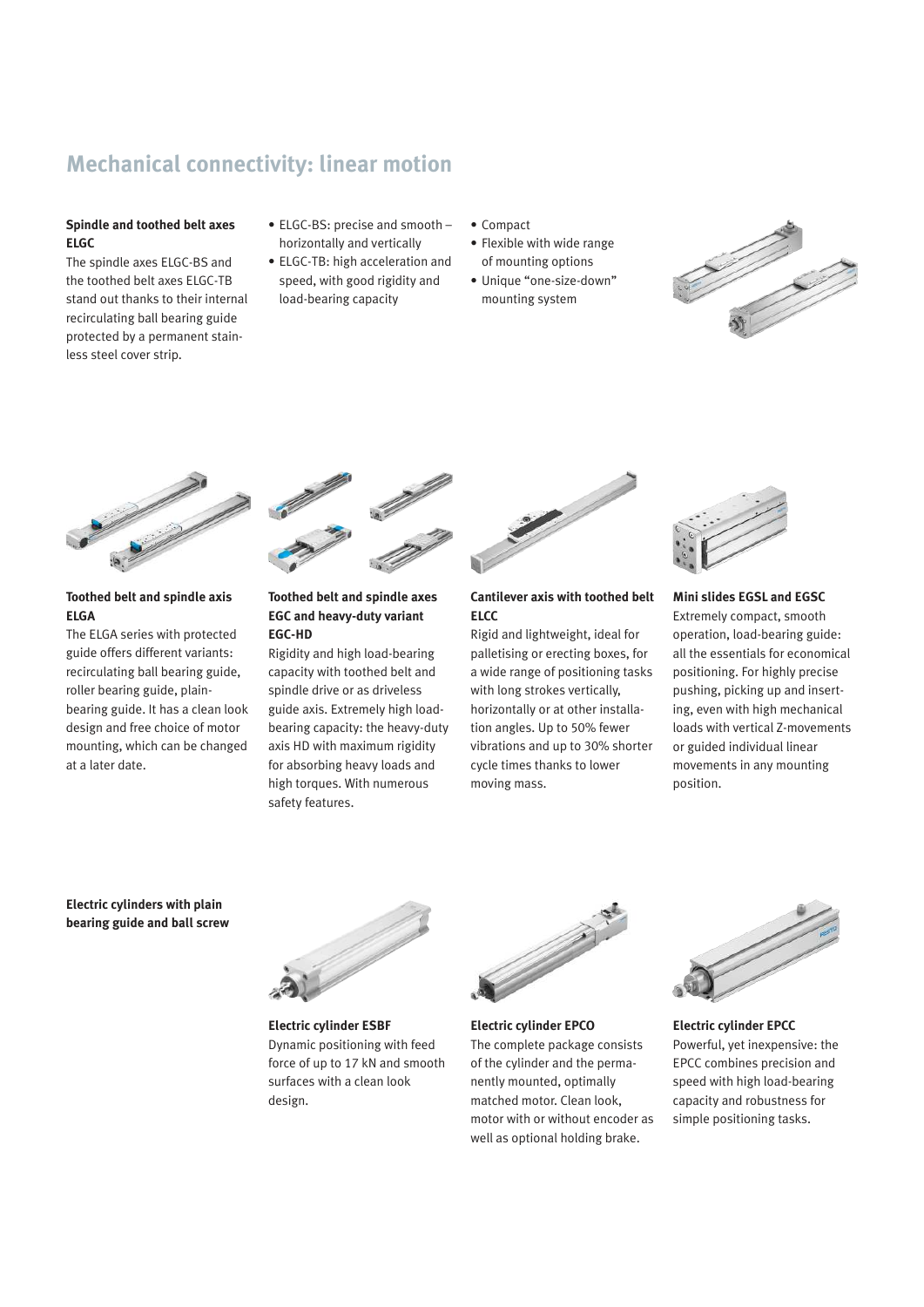## **Mechanical connectivity: rotating, gripping, stopping**

#### **Rotary drive ERMO**

The sturdy and backlash-free bearing absorbs high forces and torques. The electromechanical complete solution is ideal for rotating and aligning parts and

workpieces, for example at simple rotary indexing tables, or for swivelling tasks subjected to heavy loads. For infinite rotation or optionally with external mounting kit up to max. 270°.





**Rotary module ERMB** Freely positionable and with any swivel angle >360°. Dynamic and flexible rotation as a single rotary axis or as a small, stand-alone NC rotary table with a maximum payload of 15 kg.



**Rotary lifting module EHMB** Complete handling unit with rotary and linear movement for independent positioning with a maximum payload of 8 kg. The positioning time for a 1 kg load with a swivel angle of 180° is 0.25 s.



power failure.

**Parallel gripper EHPS** For flexible and economical gripping in handling and assembly technology as well as in the electronics industry or small parts assembly. Control is via digital I/O and IO-Link® and it can be quickly commissioned without an external controller. The selflocking feature of the EHPS holds the gripped workpiece in case of



### **Stopper cylinder EFSD**

The EFSD stops workpiece carriers and packaged goods in transfer systems. It is controlled via digital I/O and no additional controller is required. M12 plugs are used for the connection with the drive and integrated position sensing. Comes in three sizes for stopping conveyed goods weighing between 0.25 kg and 100 kg.

### **Intelligent connectivity: configuration software**



#### **Handling Guide Online HGO – configuration software for handling systems**

Get a finished handling system in next to no time: configure singleaxis systems, linear, planar surface and three-dimensional gantries as well as highly dynamic and compact handling systems quickly and easily in 20 minutes, including CAD model and commissioning file.

#### **PositioningDrives – engineering software for electric single-axis systems**

Provides support when planning electromechanical drive systems. Designing the mechatronic drive solution complete with mechanical system, motor and servo drive is simplified, design mistakes are prevented and the energy efficiency of the axis system is improved.

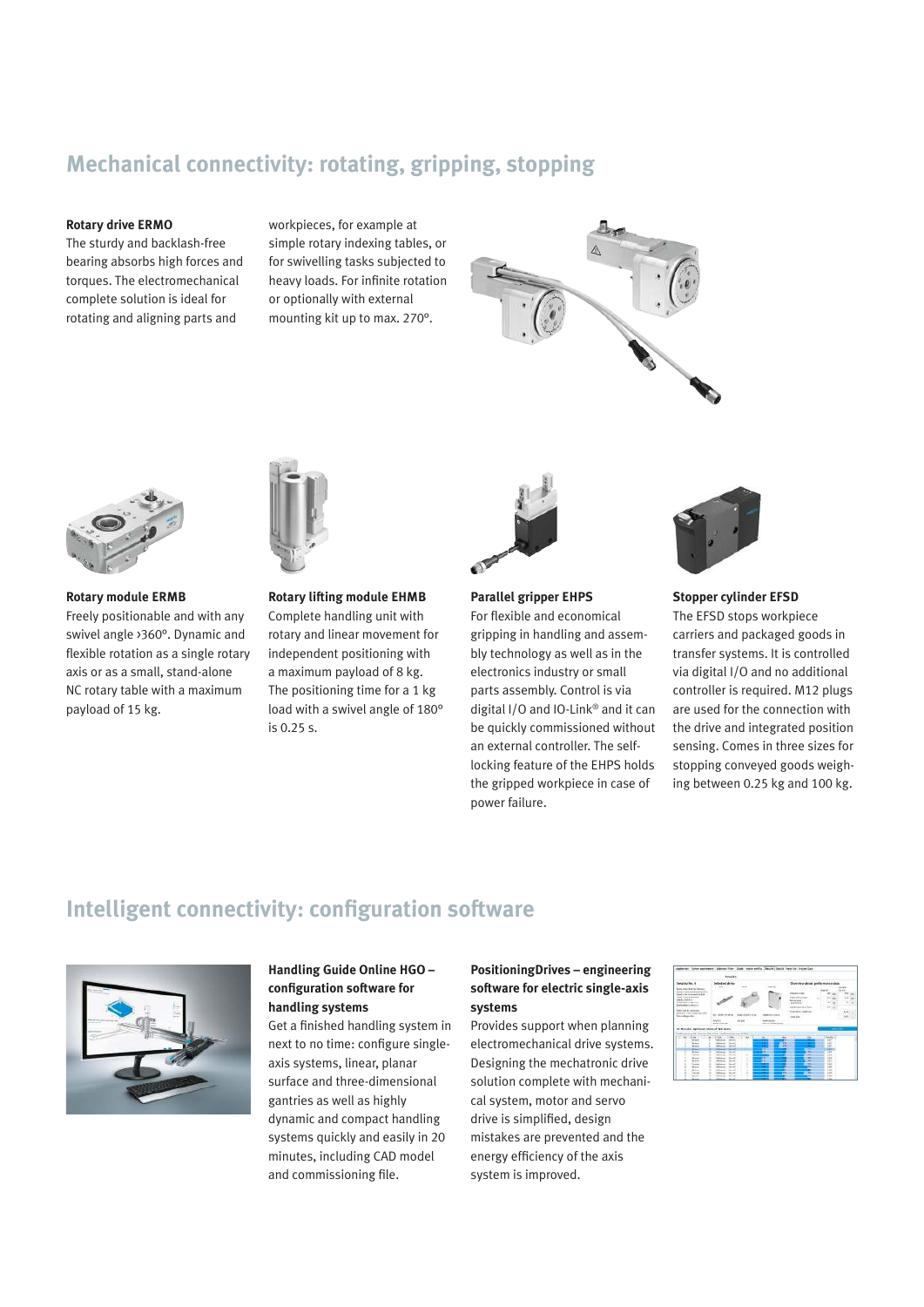### **Electric connectivity: servo drives**



It is one of the most compact servo drives on the market for low-voltage drives. The priceand size-optimised servo drive for point-to-point and interpolating motion is suitable for different Ethernet-based bus systems and can be directly integrated in the system environments of various manufacturers, where it functions just like the servo drive of the controller supplier. The identical behaviour

and the availability of manufacturer-specific function blocks mean that no drivespecific expertise is required. And commissioning the CMMT-AS with the servo motor EMMT-AS only takes a few minutes with the Festo Automation Suite. The spacesaving one-cable solution and the extremely low cogging torque ensure good control and path accuracy for positioning tasks.



#### **Servo motor controller CMMP-AS and servo motor EMME/B-AS**

Highly functional solution for dynamic motion and enhanced safety features.

- Speed and position control
- Current and torque control
- Jerk-free positioning
- Infinitely variable positioning in closed-loop operation
- Electronic cam disc



#### **Extra low voltage servo drive CMMT-ST**

Ideal for extremely economical positioning tasks and motion solutions with minimal power requirements of up to 300 W. Like its big brother, the CMMT-AS, the CMMT-ST can be seamlessly integrated in the system environments of different manufacturers and commissioned within a few minutes using the Festo Automation Suite.



**Motor controller CMMO-ST** CMMO-ST as a closed-loop motor controller for stepper motors with integrated web browser offers a broad connectivity with IO-Link®, Modbus TCP or I/O interface as well as jerk-limited acceleration.



**Stepper motor series EMMS-ST** In addition to the simple and cost-effective connection technology, the motors based on two-phase hybrid technology stand out thanks to their problem-free operation and the long service life as well as protection to IP54/65.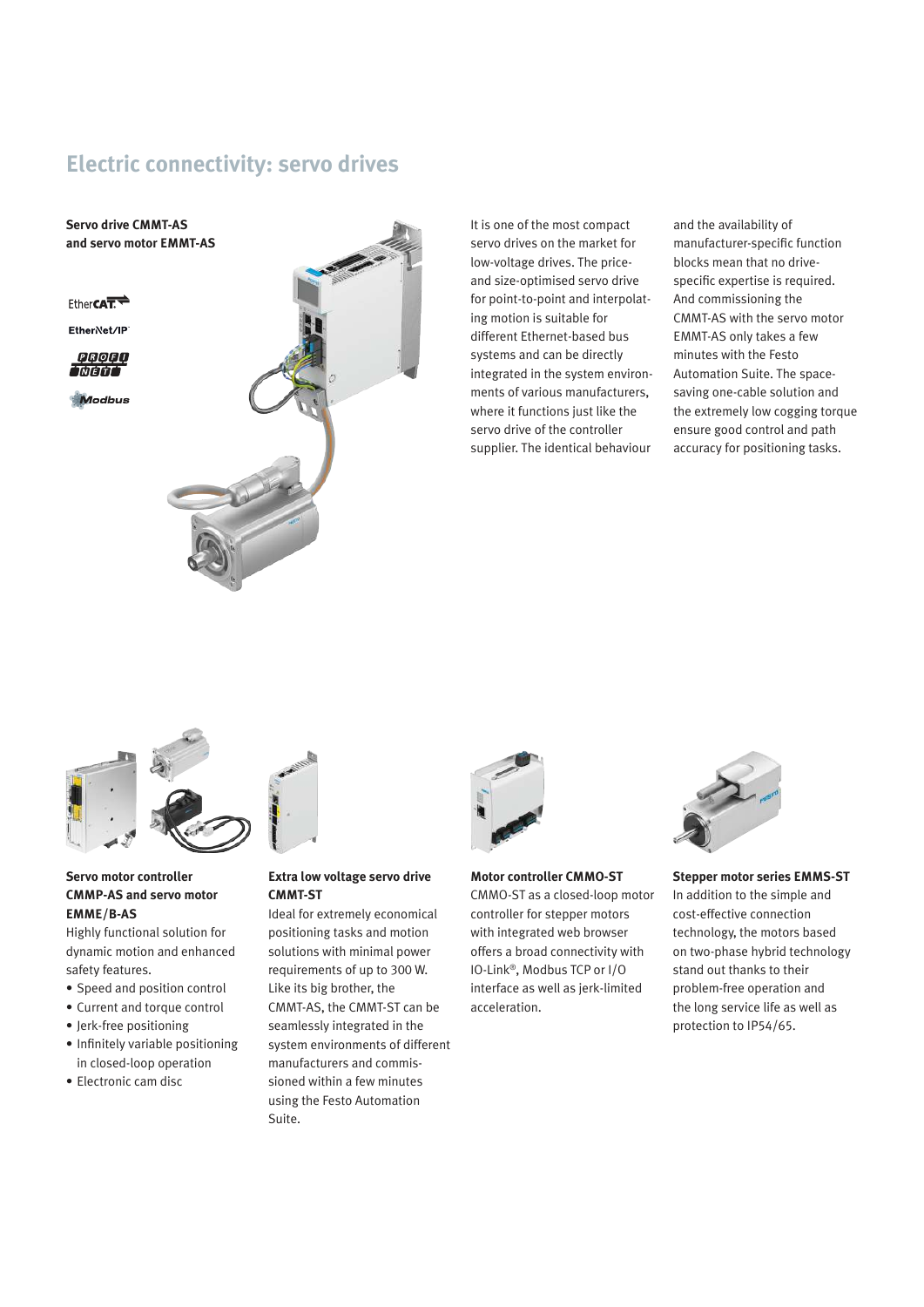# **Intelligent connectivity: controllers and motion control**



#### **Control system CPX-E**

High-performance automation system as an EtherCAT master controller and motion controller to IP20 or as a low-cost remote I/O.

- Comprehensive PLC functions, multi-axis applications with interpolation
- Easy to integrate in host systems or as a controller for decentralised automation solutions
- For Industry 4.0 host environments: cloud and digitalisation concepts, OPC UA client and server functions



#### **Electrical terminal CPX**

CPX is used as a modular and flexible automation platform, including embedded CODESYS controller, or as a versatile remote I/O in IP65 for scalable installation concepts. For universal communication via fieldbus/Ethernet.

- For decentralised and
- networked intelligence • Industry 4.0 thanks to OPC UA
- and CODESYS V3 • Optimised versions for IP20
- and potentially explosive environments • Diagnostics and condition
- monitoring, also via IoT gateway and Festo Cloud



#### **Compact controller CECC**

The versatile controller with CODESYS is ideal for simple control of electric and pneumatic drives. CECC stand-alone or as part of mechatronic solutions enables interpolating motion control for up to 3 axes.

- IO-Link® variant with master and device interface
- Direct connection of the Simplified Motion Series via IO-Link®
- Integrated IO-Link® interface for connecting Festo valve terminals, electric drives, sensors
- Digital I/O



#### **Operator unit CDPX**

The front end display CDPX with touchscreen visualises data and simplifies the communication with machines and systems. Project engineering and programming are easy and intuitive.

- CODESYS controller, CANopen master, digital and analogue I/O modules for easier control at field level
- Optional: digital and analogue I/O

# **Decentralised remote I/O system CPX-AP-I**

**Ultra-lightweight and compact** The CPX-AP-I consists of a bus interface, I/O modules and IO-Link® master and can be integrated directly in the customer's system. The system architecture and bills of materials can be standardised below the level of the bus interfaces, irrespective of the host PLC used. All I/Os are visualised as if they were directly in the host network. All IO-Link® devices commonly found on the market can be connected to the IO-Link® master.

- IO-Link® master and Festo IO-Link tool integrated
- Short bus cycle times up to 250 µs
- Valve terminals are easy to integrate and can be integrated directly in the main host systems, all the way to the cloud
- Currently up to 80 modules, in the future up to 500 including bus interface in line topology, in the future also in star and tree topology

#### **CPX-AP-I modules**

- Bus interfaces
- Digital I/O modules with 8 inputs or with 4 inputs and 4 outputs
- Analogue 4x input module
- IO-Link® master



**Modbus**